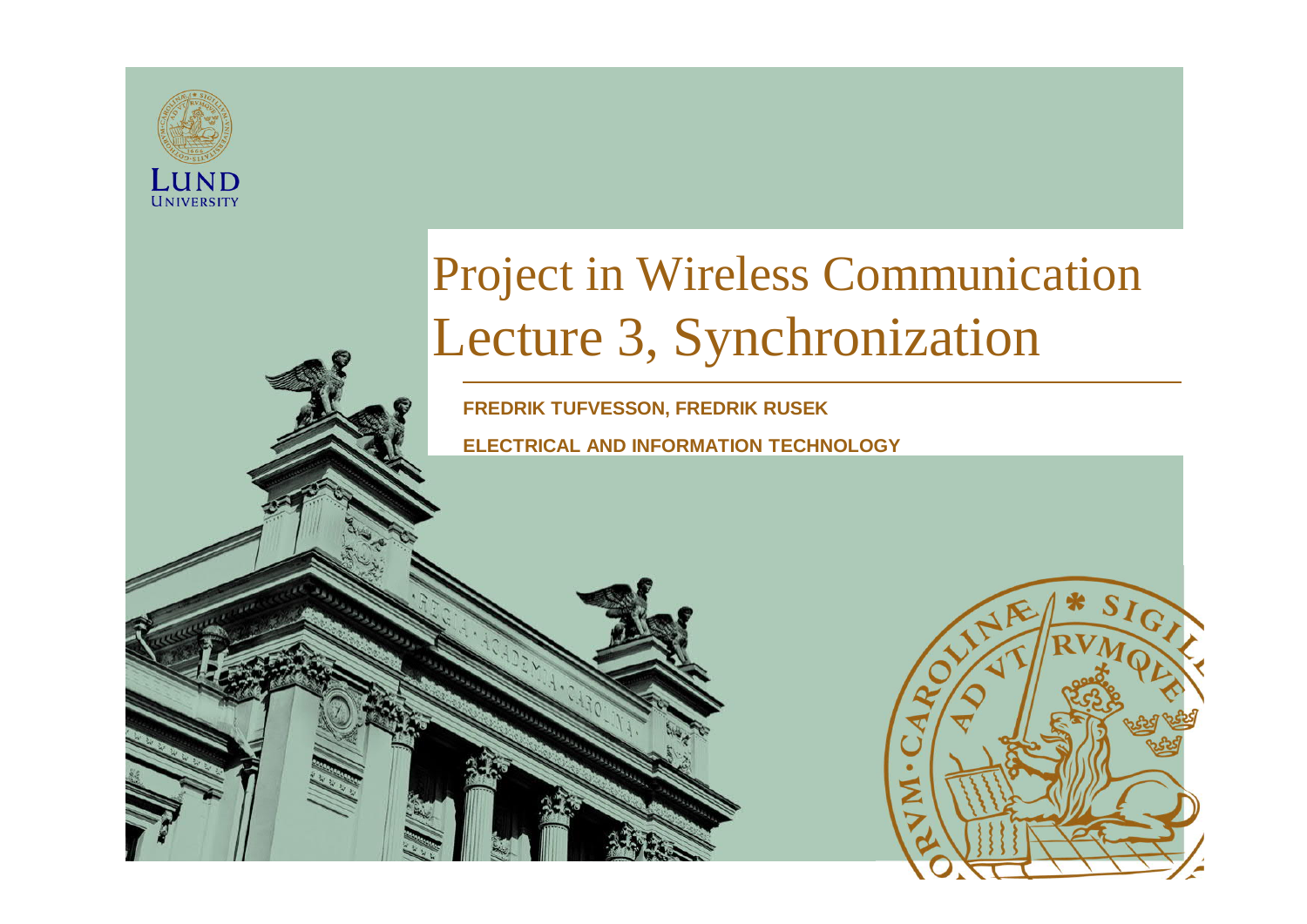

This can be modeled in the complex baseband as

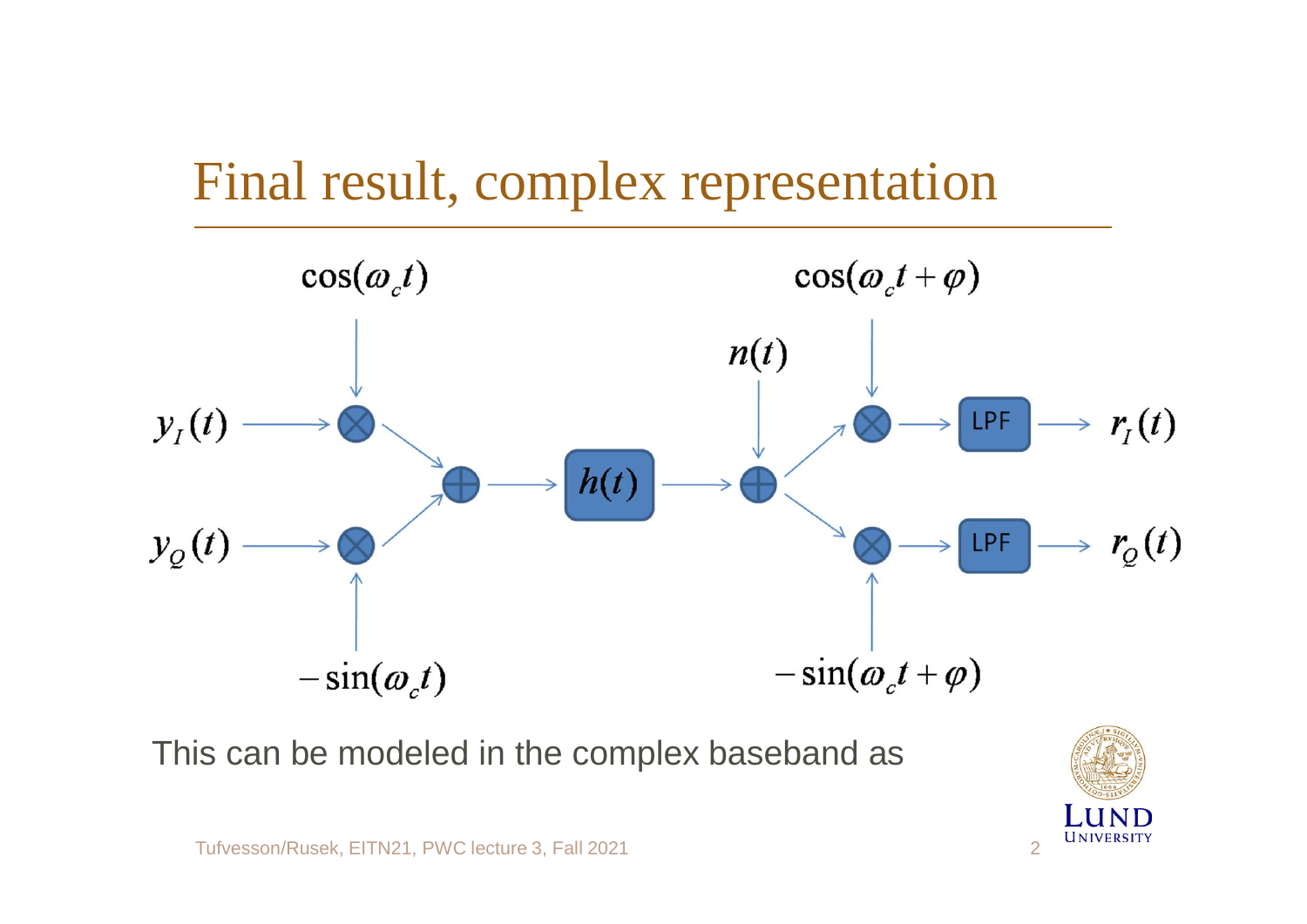#### Final result, complex representation

 $h^{c}(t) \triangleq h_{I}(t)\cos(\phi) + h_{Q}(t)\sin(\phi) + \jmath(h_{Q}(t)\cos(\phi) - h_{I}(t)\sin(\phi)).$ 

$$
y^{c}(t) = y_{I}(t) + y_{Q}(t)
$$
 channel 
$$
r^{c}(t) = r_{I}(t) + y_{Q}(t)
$$

$$
r^c(t) = y^c(t) \star h^c(t)
$$

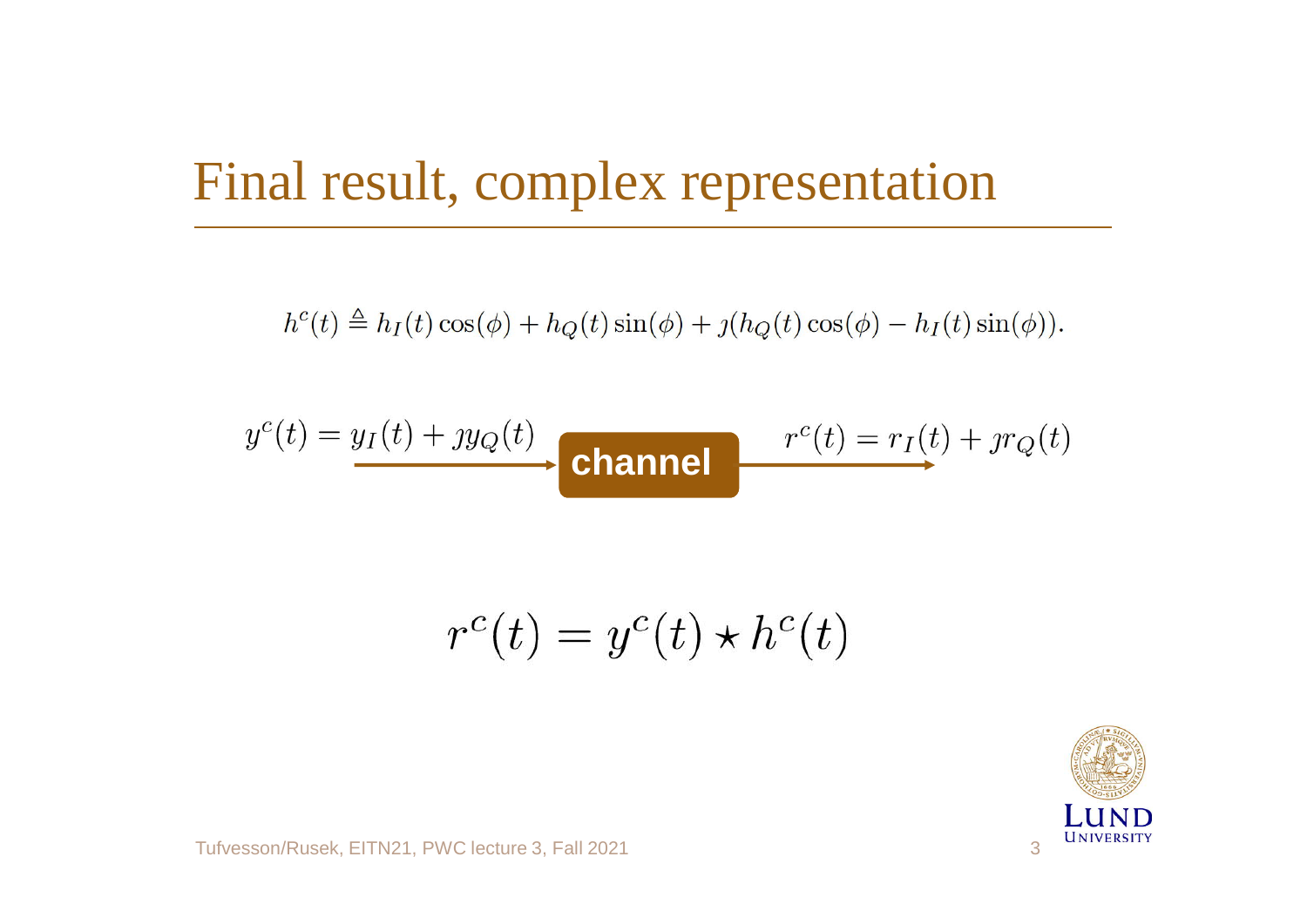#### Conclusion

We can always work in the complex baseband domain with the input/output relation

$$
r^{c}(t) = y^{c}(t) \star h^{c}(t) + n^{c}(t)
$$

where

$$
y^c(t) = \sum_k a_k p(t - kT_s)
$$

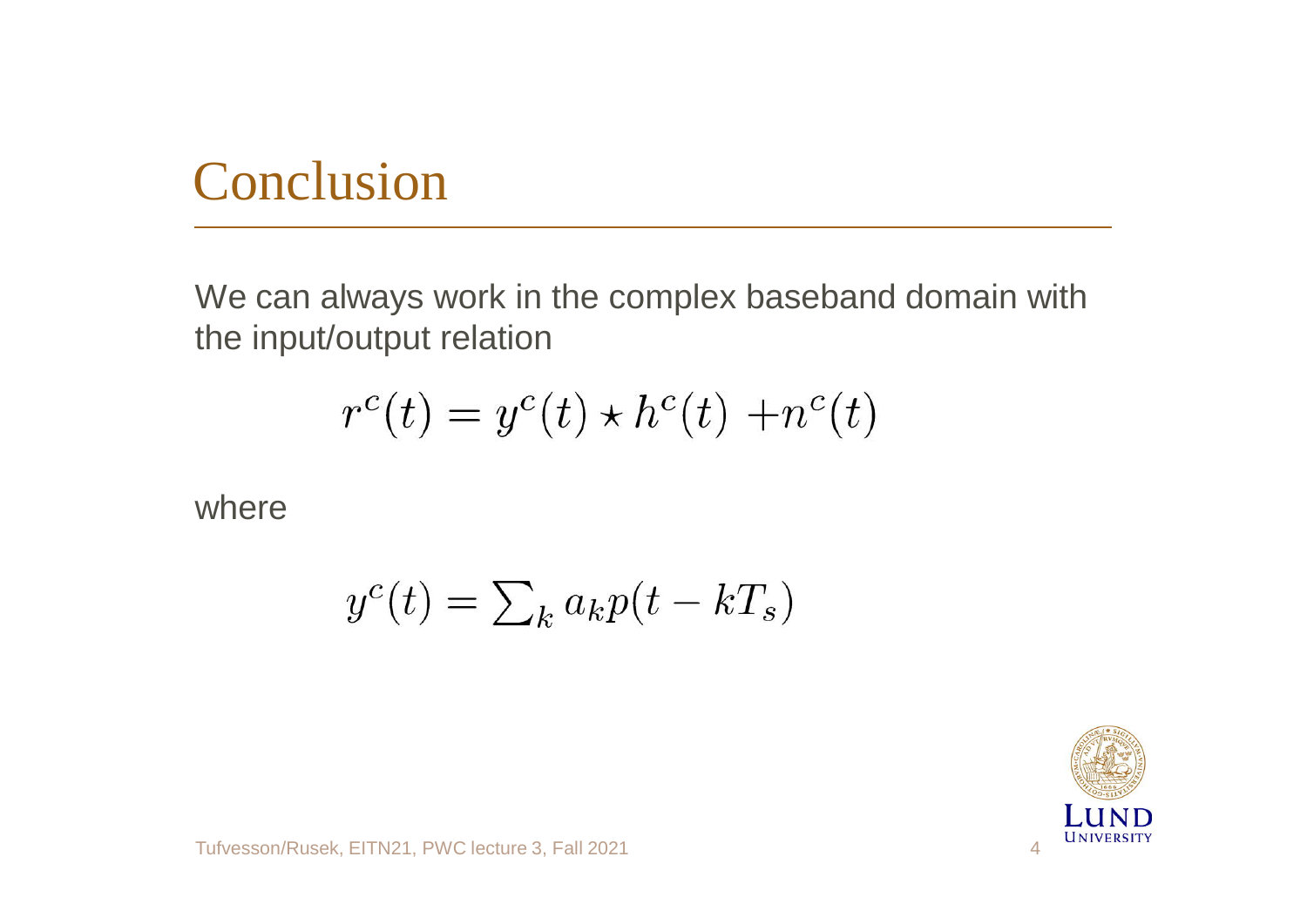#### Matched filtering

optimal but not possible



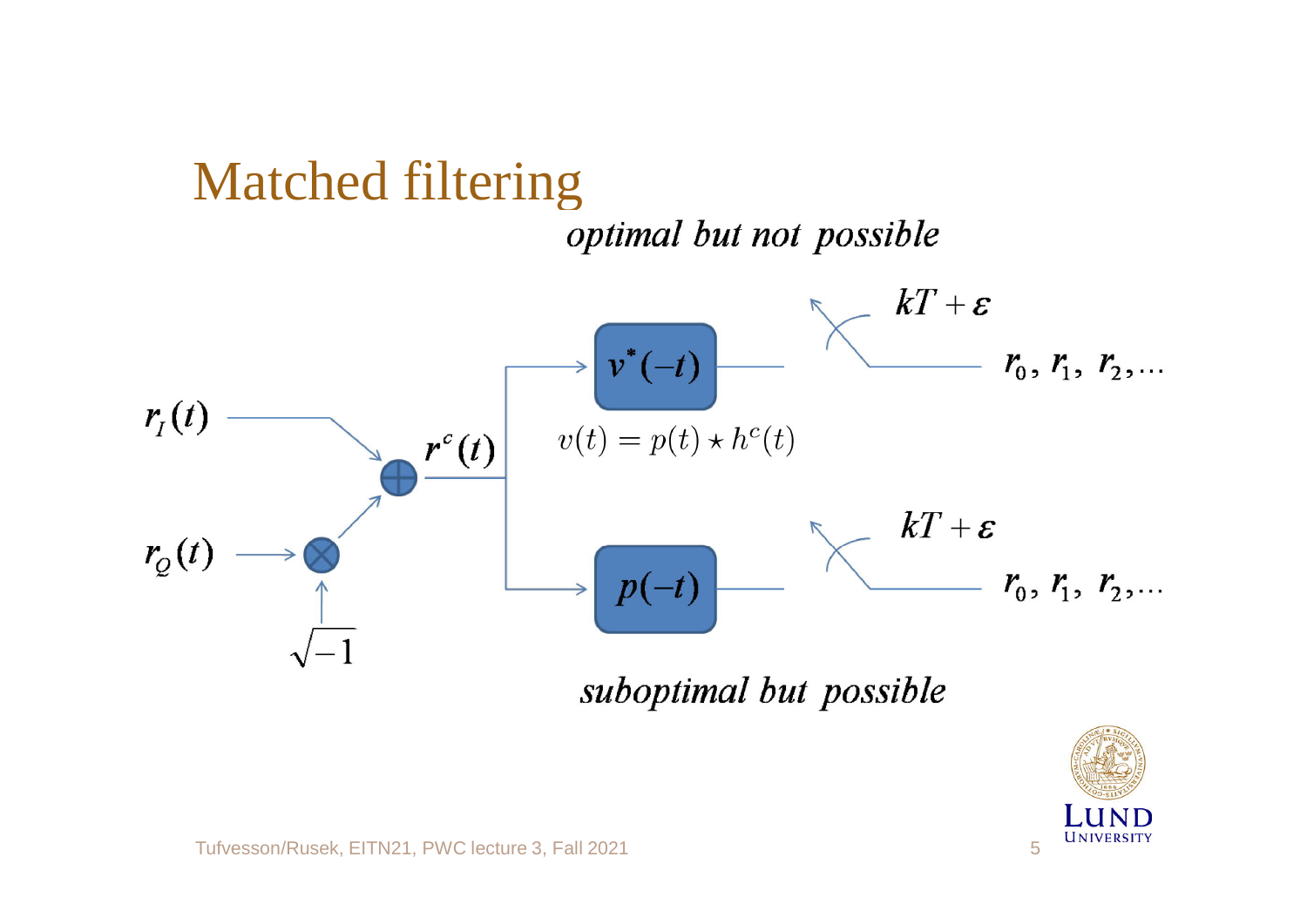#### Matched filter output

Let  $z(t)$  denote the matched filter. The signal part of each sample  $r_k$  equals

$$
r_k = \int_{-\infty}^{\infty} r^c(\tau) z(t - \tau) d\tau \Big|_{t = kT + \epsilon}
$$
  
\n
$$
= \int_{-\infty}^{\infty} r^c(\tau) p(\tau - t) d\tau \Big|_{t = kT + \epsilon}
$$
  
\n
$$
= \int_{-\infty}^{\infty} \left( \sum_{\ell} a_{\ell} v(\tau - \ell T) \right) p(\tau - kT - \epsilon) d\tau
$$
  
\n
$$
= \sum_{\ell} a_{\ell} \int_{-\infty}^{\infty} v(\tau - \ell T) p(\tau - kT - \epsilon) d\tau
$$
  
\n
$$
= \sum_{\ell} a_{\ell} \int_{-\infty}^{\infty} v(\tau) p(\tau + (\ell - k)T - \epsilon) d\tau
$$
  
\n
$$
= \sum_{\ell} a_{\ell} h_{k - \ell},
$$

where

$$
h_n \triangleq \int_{-\infty}^{\infty} v(\tau) p(\tau - nT - \epsilon) d\tau.
$$

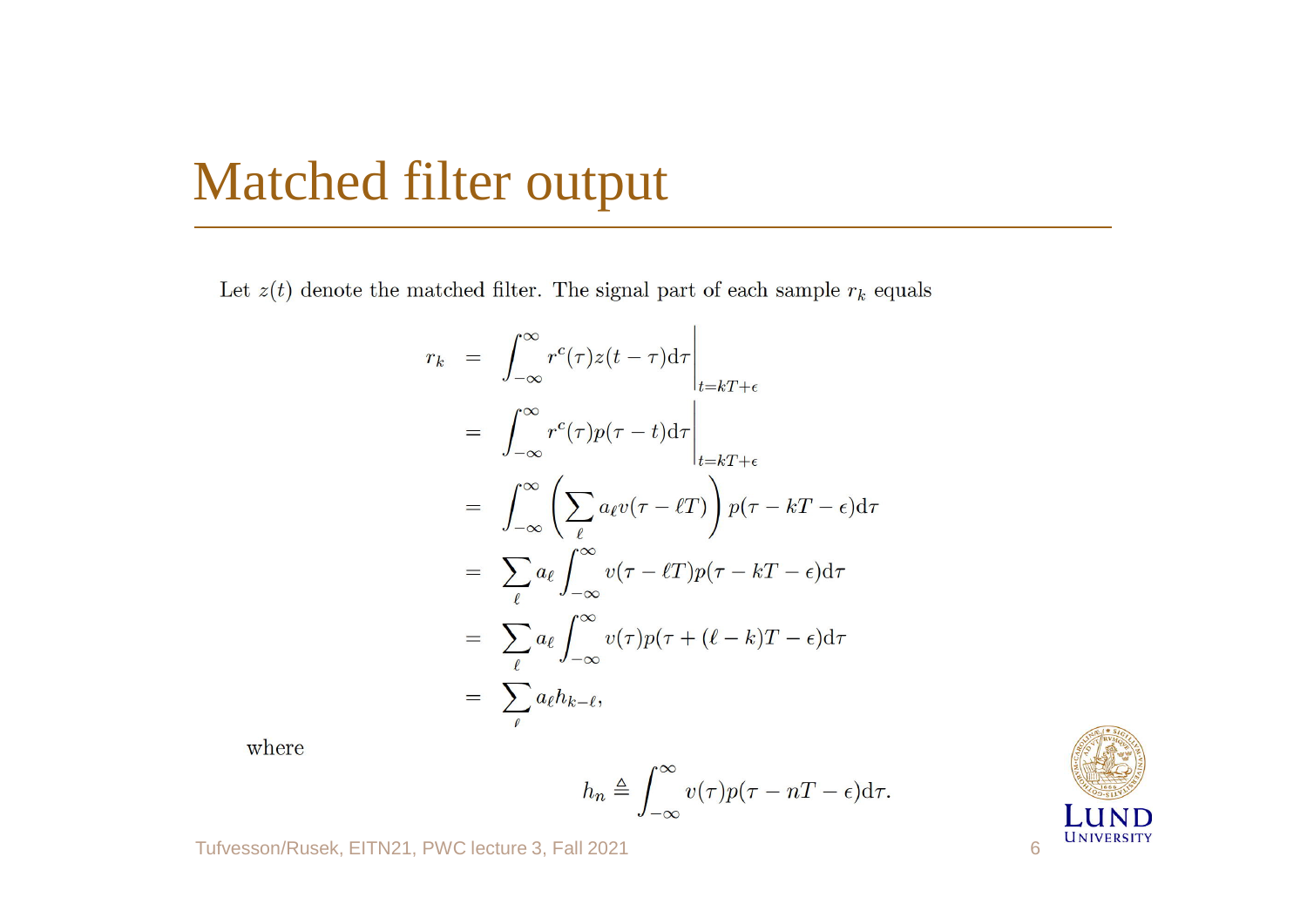## Examples

In "Software Defined Radio for Engineers", by Collins et al, different aspects of synchronization is dealt with in chapter 6-9.

Let's now consider timing recovery after the matched filter.



Source: Software Defined Radio for Engineers, Collins et al

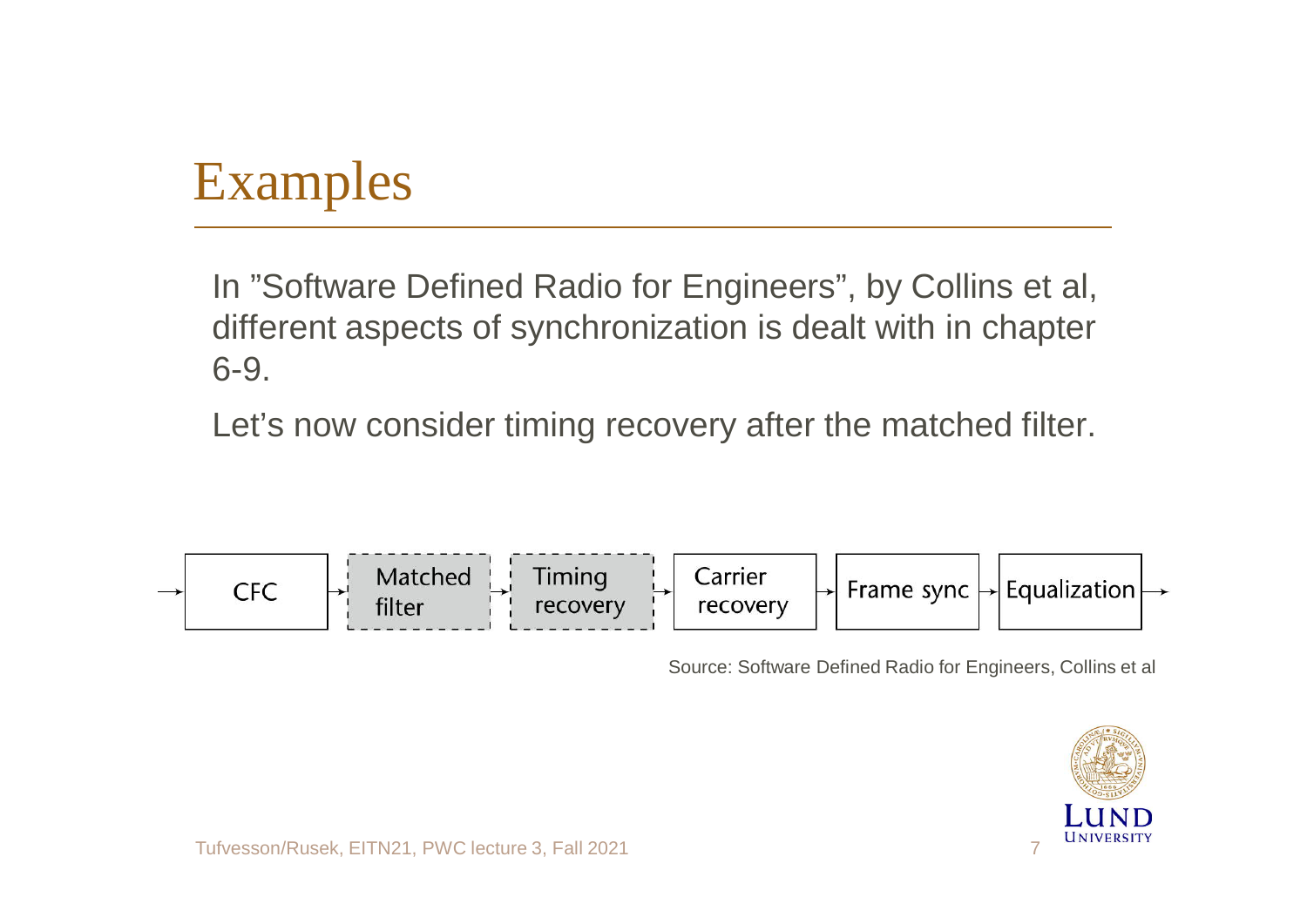

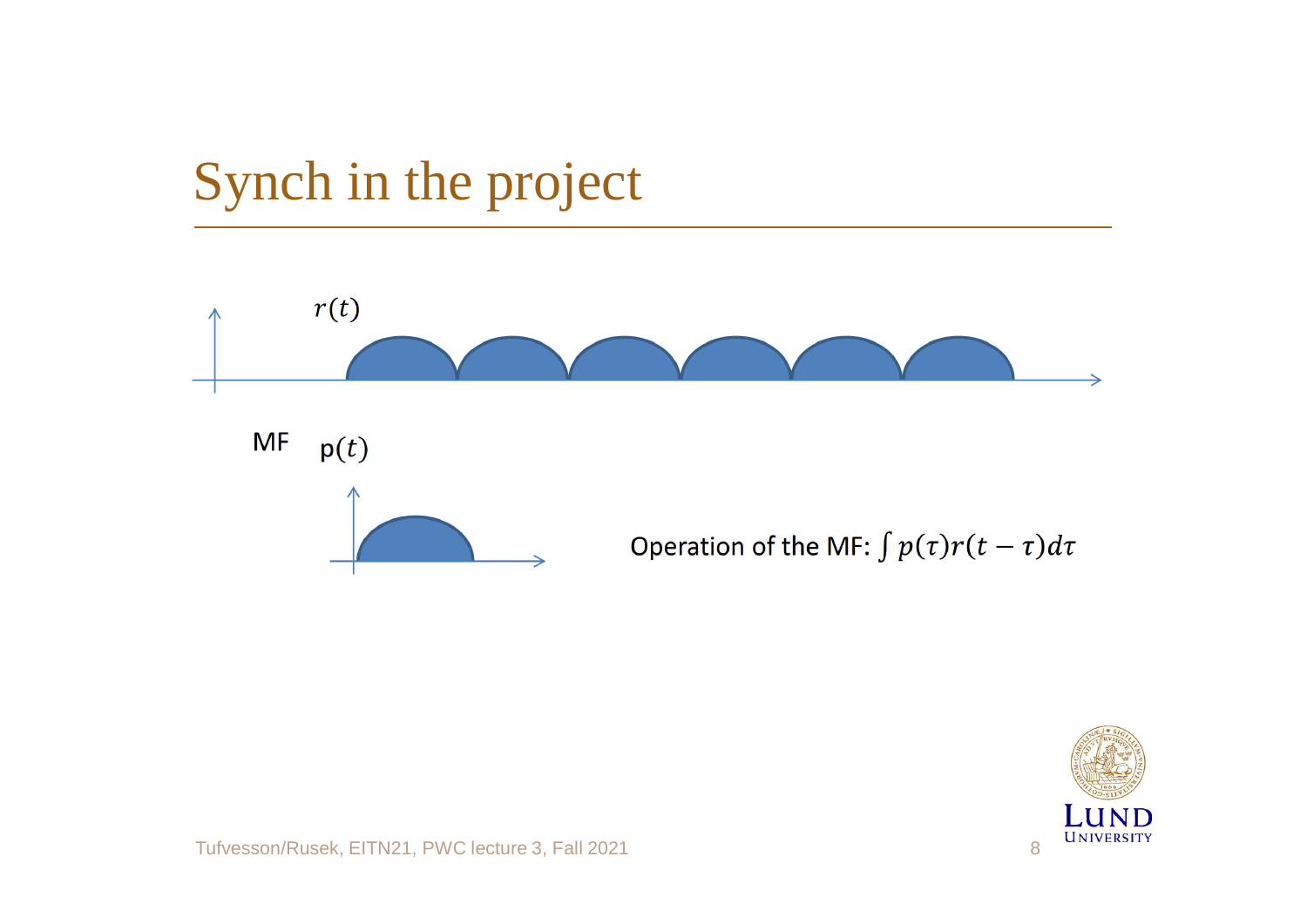

Operation of the MF:  $\int p(\tau)r(t-\tau)d\tau$ 

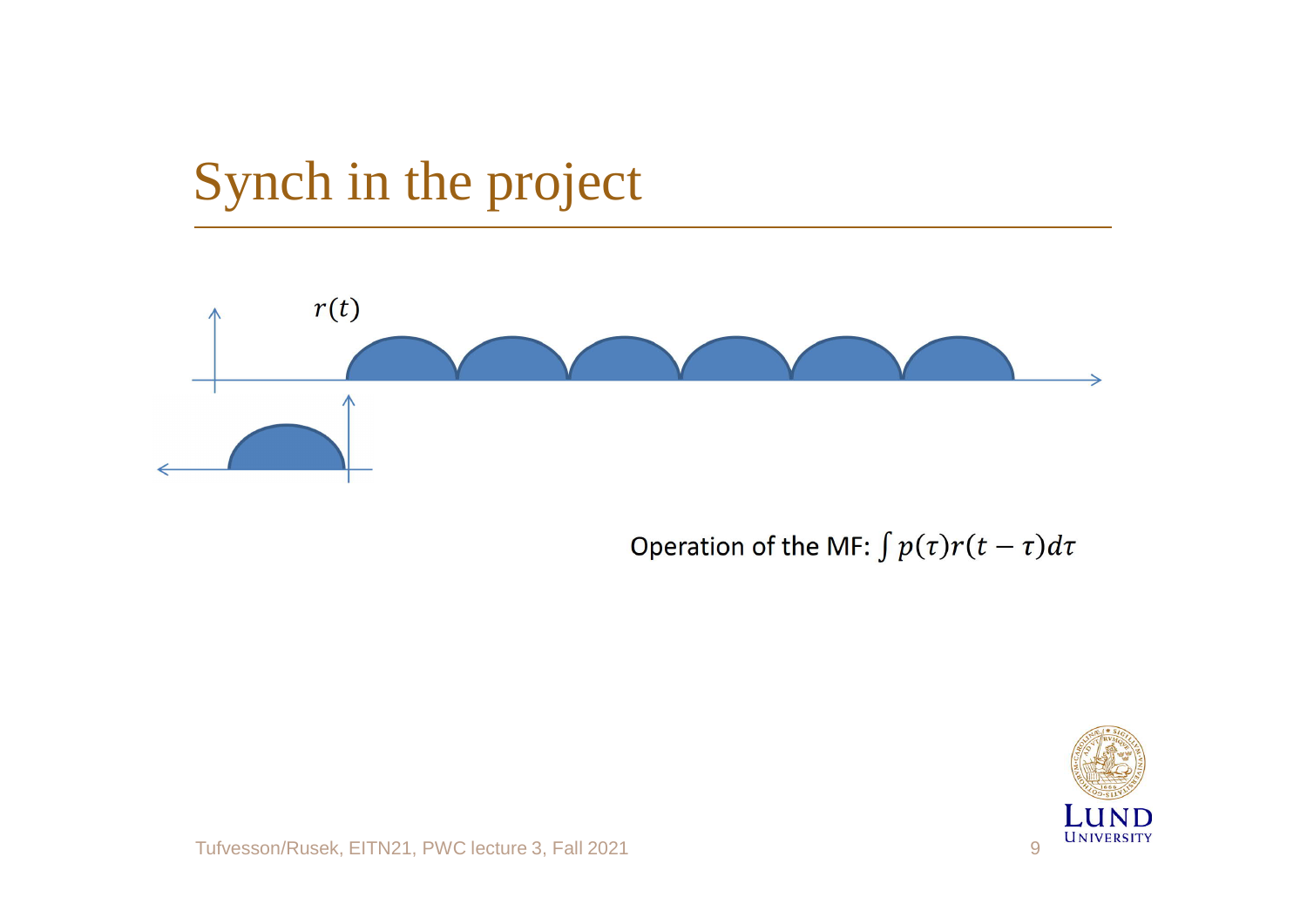

Operation of the MF:  $\int p(\tau)r(t-\tau)d\tau$ 

**Graphical interpretation: 1. Let**  $p(-\tau)$  slide along the *x*-axis **2. At each position, multiply**  $p(-\tau)$  **and**  $r(\tau)$ **3. Integrate the product**

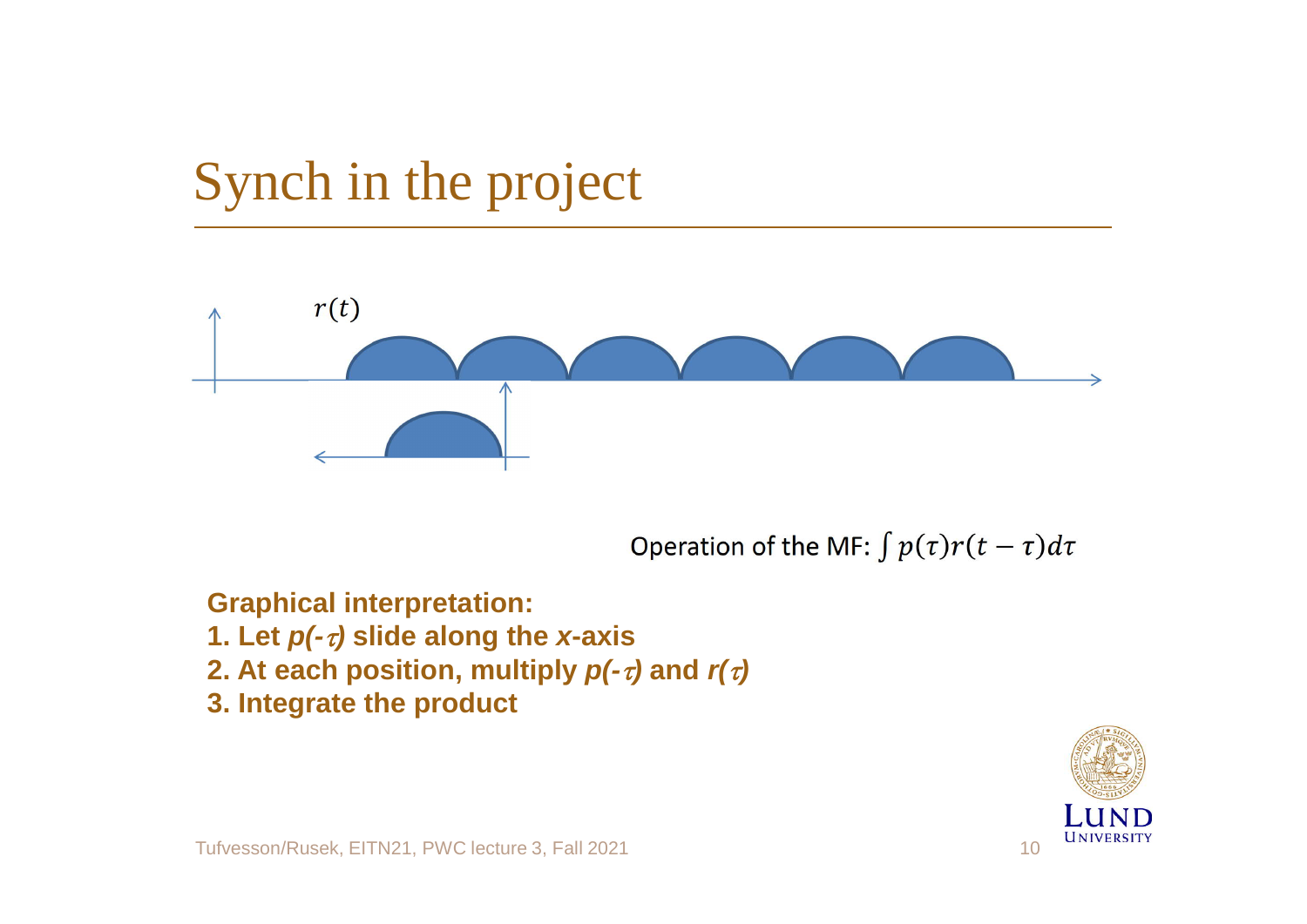

**Graphical interpretation:**

- **1. Let**  $p(-\tau)$  **slide along the** *x***-axis**
- **2. At each position, multiply**  $p(-\tau)$  **and**  $r(\tau)$
- **3. Integrate the product**

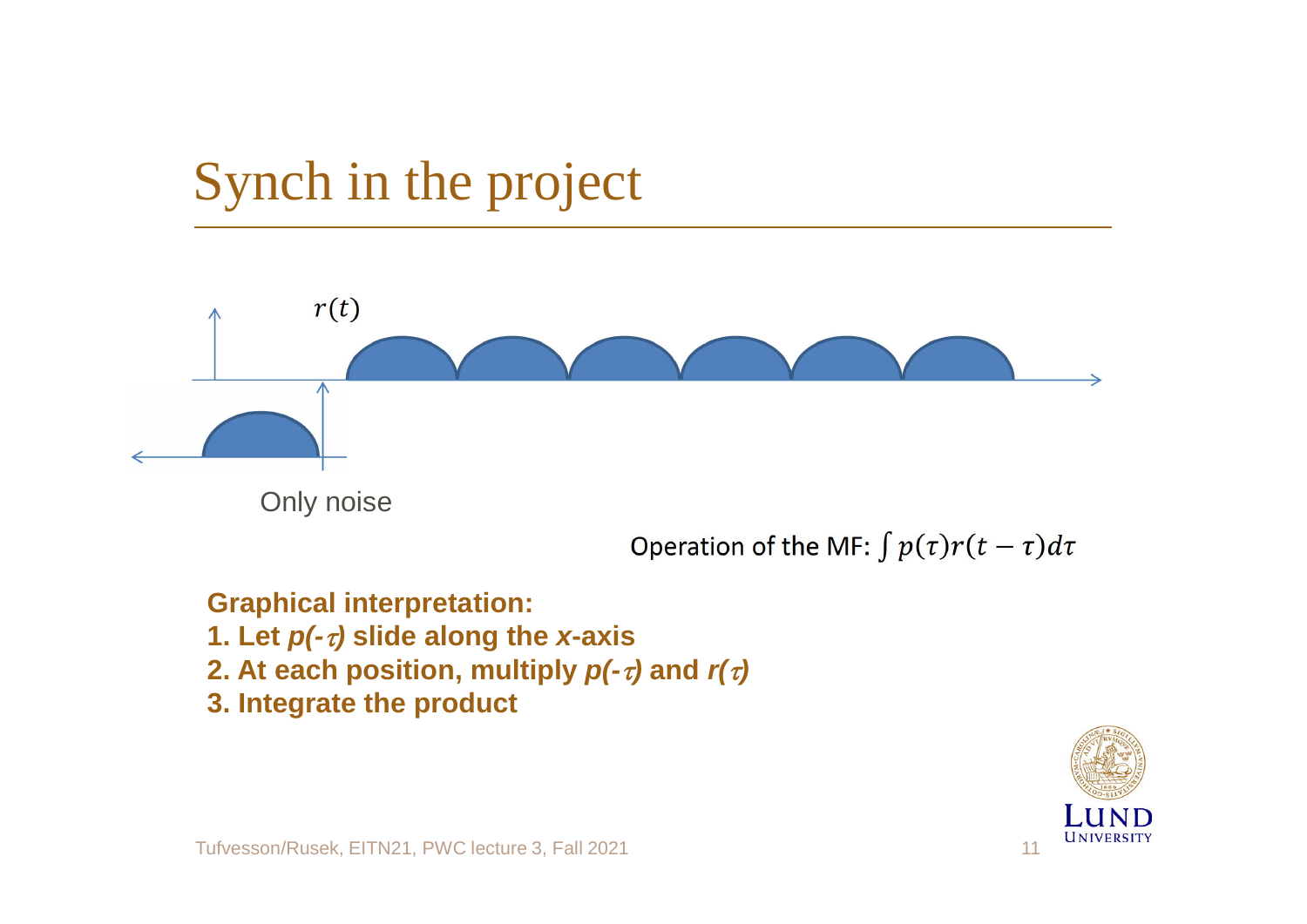

Operation of the MF:  $\int p(\tau)r(t-\tau)d\tau$ 

**Graphical interpretation:**

- **1. Let**  $p(-\tau)$  **slide along the** *x***-axis**
- **2. At each position, multiply**  $p(-\tau)$  **and**  $r(\tau)$
- **3. Integrate the product**

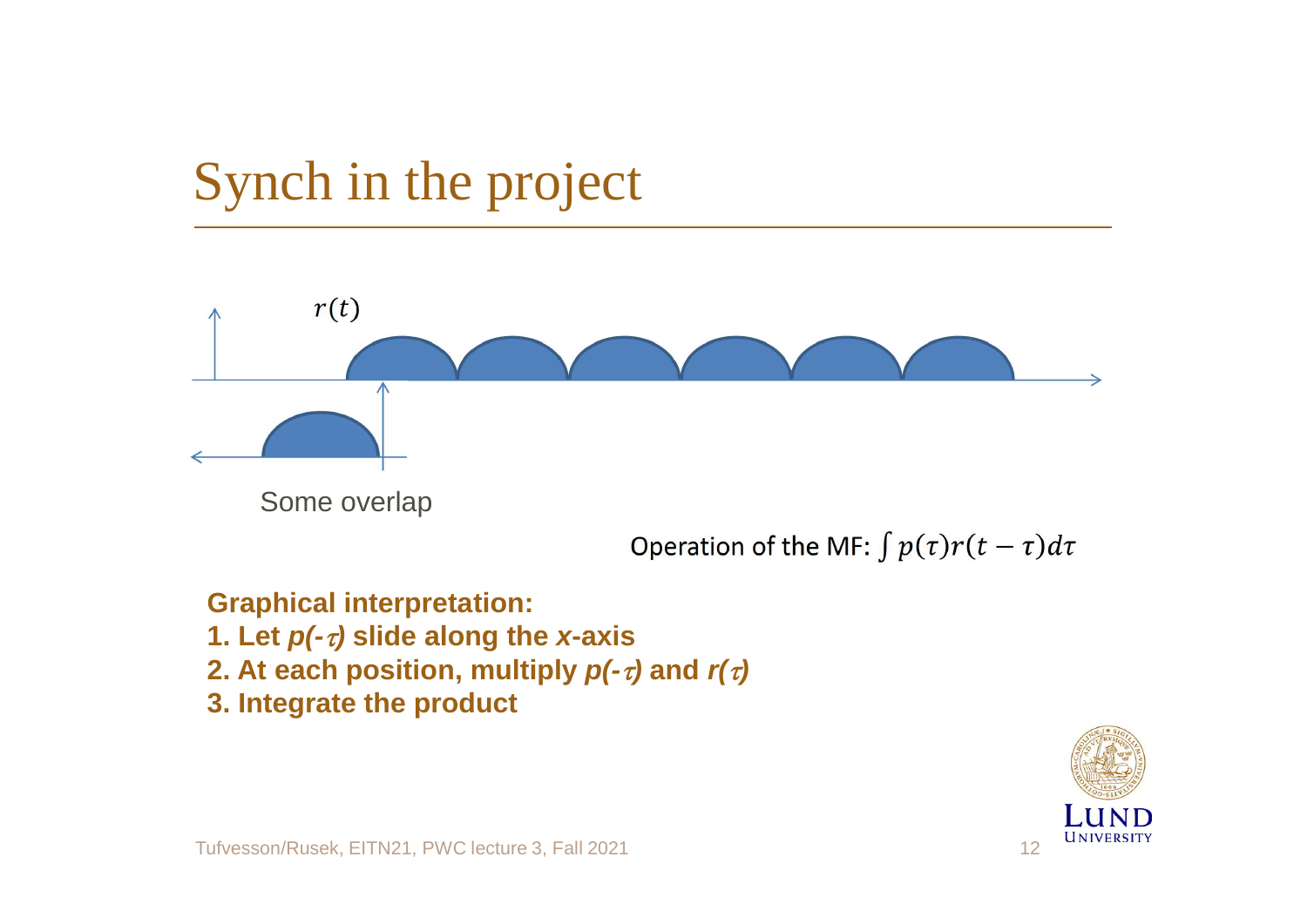

#### **Graphical interpretation:**

- **1. Let**  $p(-\tau)$  **slide along the** *x***-axis**
- **2.** At each position, multiply  $p(-\tau)$  and  $r(\tau)$
- **3. Integrate the product**

Recall Cauchy-Schwarz:  $|\int f(x)g(x)dx| \leq \int \int (f(x))^2 dx \int \int (g(x))^2 dx$ 

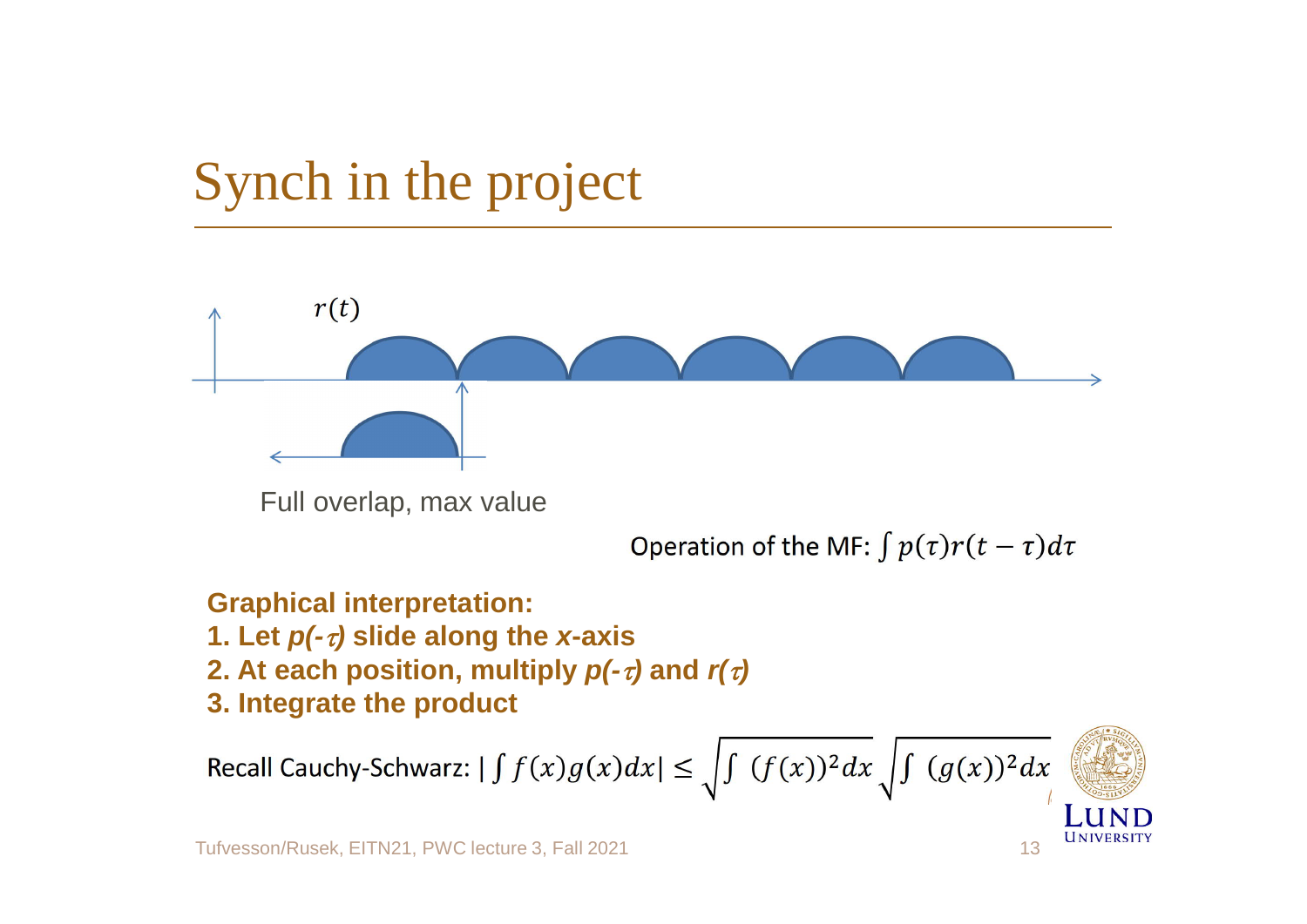

**Graphical interpretation:**

- **1. Let**  $p(-\tau)$  **slide along the** *x***-axis**
- **2. At each position, multiply**  $p(-\tau)$  **and**  $r(\tau)$
- **3. Integrate the product**

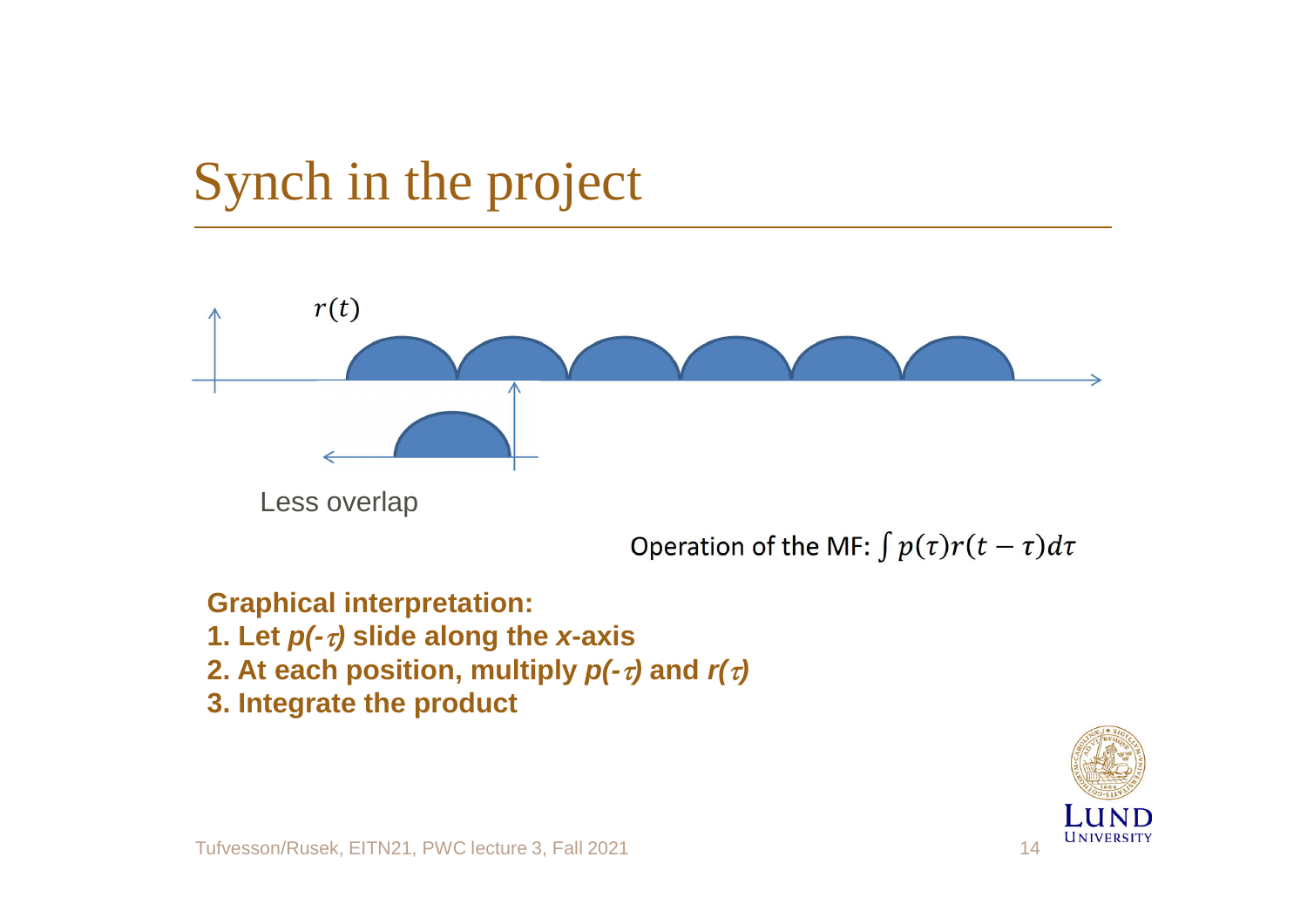